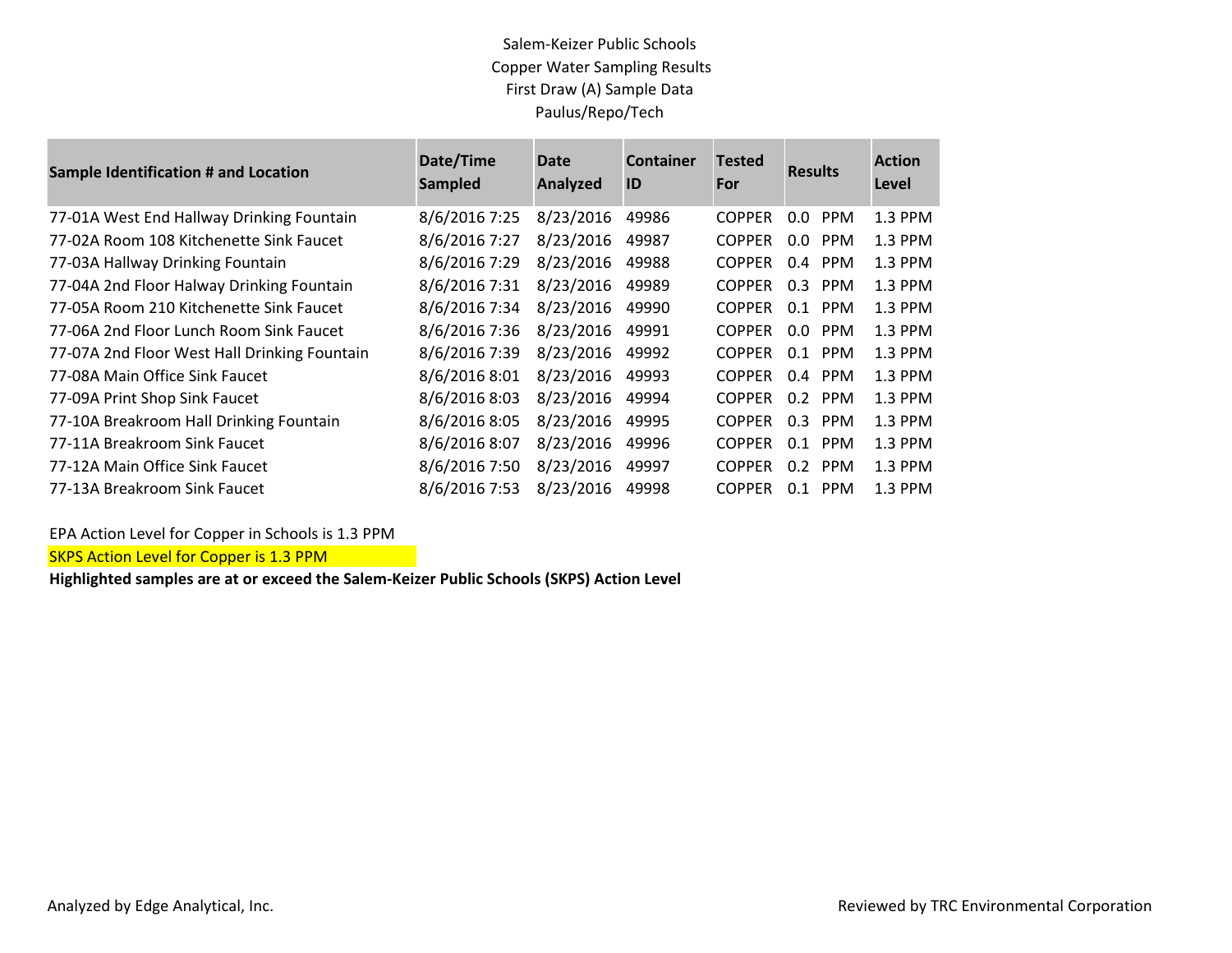## Salem-Keizer Public Schools Copper Water Sampling Results First Draw (C) Sample Data Paulus

| Sample Identification # and Location            | Date/Time<br><b>Sampled</b> | Date<br><b>Analyzed</b> | <b>Container</b><br>ID | <b>Tested</b><br>For | <b>Results</b> | <b>Action</b><br>Level |
|-------------------------------------------------|-----------------------------|-------------------------|------------------------|----------------------|----------------|------------------------|
| 077-07C 2nd Floor West Hall Drinking Fountain   | 1/20/2017 5:41              | 1/23/2017               | 3130                   | <b>COPPER</b>        | 0.0 PPM        | 1.3 PPM                |
| 077-14C Paulus Office 101 Sink Faucet in Closet | 1/20/2017 5:44              | 1/23/2017               | 3131                   | <b>COPPER</b>        | 0.0 PPM        | 1.3 PPM                |

EPA Action Level for Copper in Schools is 1.3 PPM

**SKPS Action Level for Copper is 1.3 PPM** 

**Highlighted samples are at or exceed the Salem-Keizer Public Schools (SKPS) Action Level**